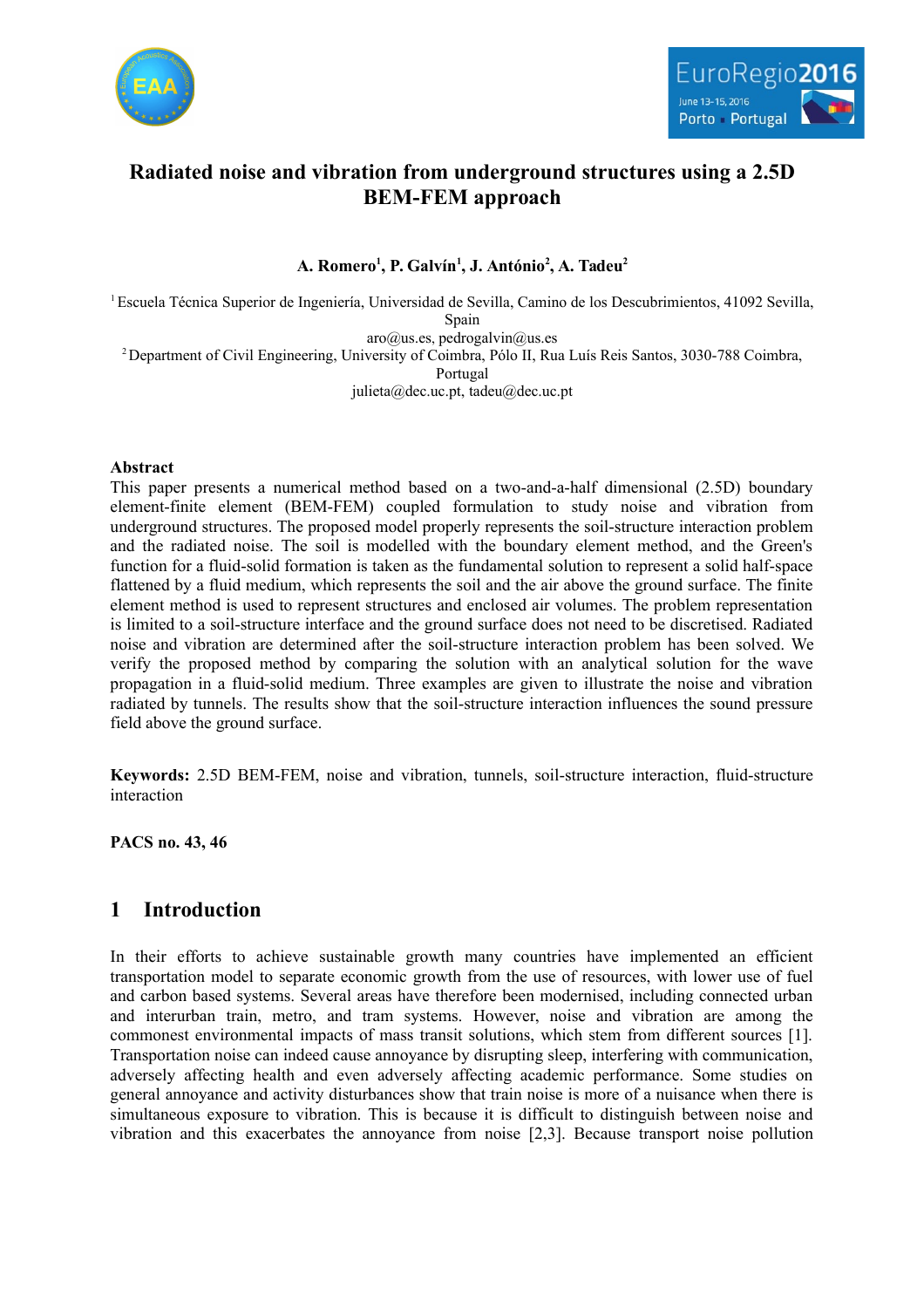

affects large numbers of people, railway infrastructure managers require an assessment of the disturbances caused by transport operation and their mitigation.

Ground-borne vibration and radiated noise from underground traffic is another major environmental concern in urban areas. The vibration propagates through the underground structure and the surrounding soil and it is perceived directly and sensed indirectly as radiated noise. Technicallysupported decisions should be backed up by the accurate numerical modelling of acoustic and elastic waves.

For this, several numerical models based on two-and-a-half dimensional (2.5D) formulations have been proposed to account for the longitudinally invariant geometry of structures such as tunnels. These formulations compute the three-dimensional (3D) wave field from two-dimensional (2D) problems with different wavenumbers [4] to avoid the computationally expensive disadvantage of 3D formulations. Forrest and Hunt [5] are among the authors who have proposed a semi-analytical solution for the time-harmonic displacements of a tunnel modelled as an infinitely long, thin cylindrical shell, where the soil was represented as a homogeneous full-space. The coupled problem was solved in the frequency domain by Fourier decomposition into ring modes circumferentially and a Fourier transform into the wavenumber domain longitudinally. François et al. [7] presented a 2.5D coupled BEM-FEM methodology to compute the dynamic interaction between a layered soil and structures with longitudinally invariant geometry. This formulation uses a 2.5D Green's function for a layered half-space, thus there is no need to discretise the free surface and the layer interfaces. A regularised boundary integral equation is derived to avoid the evaluation of singular traction integrals. Later, Galvín et al. [8] used that formulation to predict railway induced vibrations in a tunnel embedded in a layered half-space. Moreover, Gupta et al. [6] proposed a coupled periodic BEM-FEM approach, where a boundary element method is used for the soil and a finite element method for the tunnel. The tunnel periodicity is handled by the Floquet transformation to formulate the tunnel-soil interaction problem in the frequency-wavenumber domain, and to compute the wave propagation field in the soil.

Many works suggest radiated noise should be computed assuming that the sound receiver has no effect on the vibration generation mechanism. Therefore, this simplification allows the decoupling of the incident wave field and the radiated noise. Following this procedure, Nagy et al. [9] proposed a Rayleigh integral-based method combined with the FEM to predict radiated noise in buildings from underground railway traffic. This model was experimentally validated in a building close to a railway line in Paris and maximum sound pressure level was found to be 75*dB* . Fiala et al. [10] also suggested a numerical model to study vibrations and radiated noise caused by underground railways. This model solves the soil-structure interaction problem with a BEM-FEM coupled formulation using the Green's function for the layered half-space. The acoustic radiation problem is then computed assuming weak coupling between structural and acoustic waves. An acoustic spectral finite element method is used to predict the radiated noise. Tadeu et al. [11] subsequently modelled the acoustic attenuation provided by a barrier in an underground train station using a comprehensive coupled formulation based on the BEM and the method of fundamental solutions (MFS). In this case, the proposed method can compute the noise without the former simplifications. Recent publications have produced computationally feasible numerical models which can represent the ground-borne vibration at specific sites. Romero et al. [12] presented a 2.5D BEM-FEM model to study noise and vibration within a tunnel embedded in an unbounded solid due to a moving load. They used the BEM for the full-space fundamental solution in elastodynamic and the FEM in fluid-acoustics and elastodynamics. The results showed that the tunnel displacement and the air pressure inside the tunnel increase with the load speed according to the regime defined by the wave propagation velocity in each medium. The same behaviour was observed in the unbounded solid. However, to the best of our knowledge the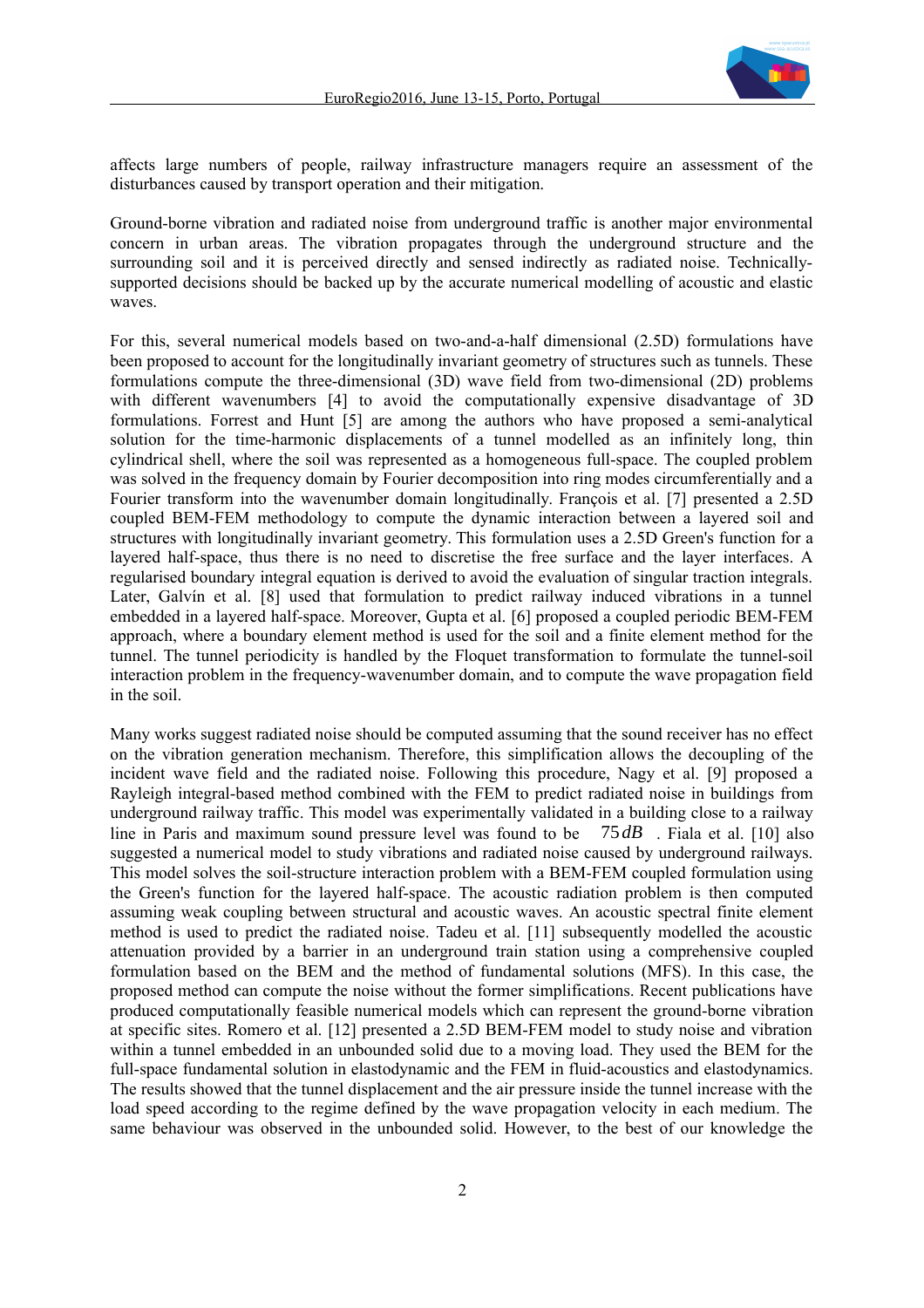

radiated noise and vibration at the soil surface from underground structures has been not studied using a coupled formulation.

This work describes a novel numerical model that can handle the above mentioned problem. The model takes a domain decomposition approach to study fluid acoustics and solid scattering waves in a half-space medium with an innovative BEM technique. The BEM formulation consider, as fundamental solution, a problem where a formation composed of an elastic solid medium bounded by an acoustic fluid medium that can be the soil as well the air above the ground surface. Therefore, the discretisation of the fluid-solid interface is not needed and only soil-structure interfaces are modelled. The proposed methodology is used to study the acoustic and elastic scattered wave field inside underground structures, within the soil, and above the ground surface.

## **2 Numerical model**

The numerical model is based on a coupled BEM-FEM formulation (Figure 1). The underground structure, composed by solid ( $\Omega_s$ ) and fluid ( $\Omega_f$ ) enclosures, is represented by the FEM. The interface between both enclosures is denoted as  $\Gamma_q$ . The soil domain ( $\Omega_{s\infty}$ ) and the air above the ground surface ( $\Omega_{f\infty}$ ) are described by the BEM. The Green's function for a fluid-solid formation presented by Tadeu and António [13] is used as fundamental solution in the BEM. Therefore, the boundary element discretisation is limited to the limiting interface between the soil and the structure ( Γ*<sup>o</sup>* ). The coupled BEM-FEM formulation is addressed by imposing proper conditions at both interfaces, the fluid-structure ( $\Gamma_q$ ) and the soil-structure ( $\Gamma_o$ ) interfaces. The radiated wave field is computed once the displacement and traction solutions at Γ*<sup>o</sup>* are known.

The 2.5D formulation computes the 3D solution in the frequency domain, assuming that the problem is invariant in the longitudinal direction z, as the superposition of 2D problems with a different longitudinal wavenumber  $(k_z)$  in the z direction. An inverse Fourier transform is used to compute the 3D solution at a point  $\mathbf{x}(x,y,z)$ .

### **3 Radiated noise and vibration generated by a tunnel**

This example analyses the noise and vibration field radiated from a tunnel embedded in a homogeneous half-space (Figure 8). Soil displacements and the sound pressure level inside the tunnel and above the ground surface due to a harmonic load  $P=2\pi N$  are studied for a maximum frequency range of  $f_{max}$ =250 *Hz*. The soil response of this problem has previously been studied by Gupta et al. [22]. This reference has been given to verify the conclusions obtained with the proposed methodology.

The tunnel is at depth  $d=20m$ , has radius  $r=3.0m$  and wall thickness  $t=0.3m$ . The lining has concrete properties with Young's modulus <sup>2</sup>, Poisson's ratio  $v=0.25$  , and density  $\rho=2500 \text{ kg/m}^3$  . The soil has a P-wave propagation velocity  $c_p = 500 \text{ m/s}$ , an S-wave propagation velocity  $c_s = 250 \text{ m/s}$ , and a density  $\rho_s = 1750 \text{ kg/m}^3$ . The sound propagation velocity is  $c_f = 340 \text{ m/s}$ , and the air density takes a value of  $\rho_f = 1.22 \text{ kg/m}^3$ . The analysis was carried out in the frequency-wavenumber domain for frequencies ranging from 2*Hz* to 250 *Hz* , with a frequency step of 2*Hz* .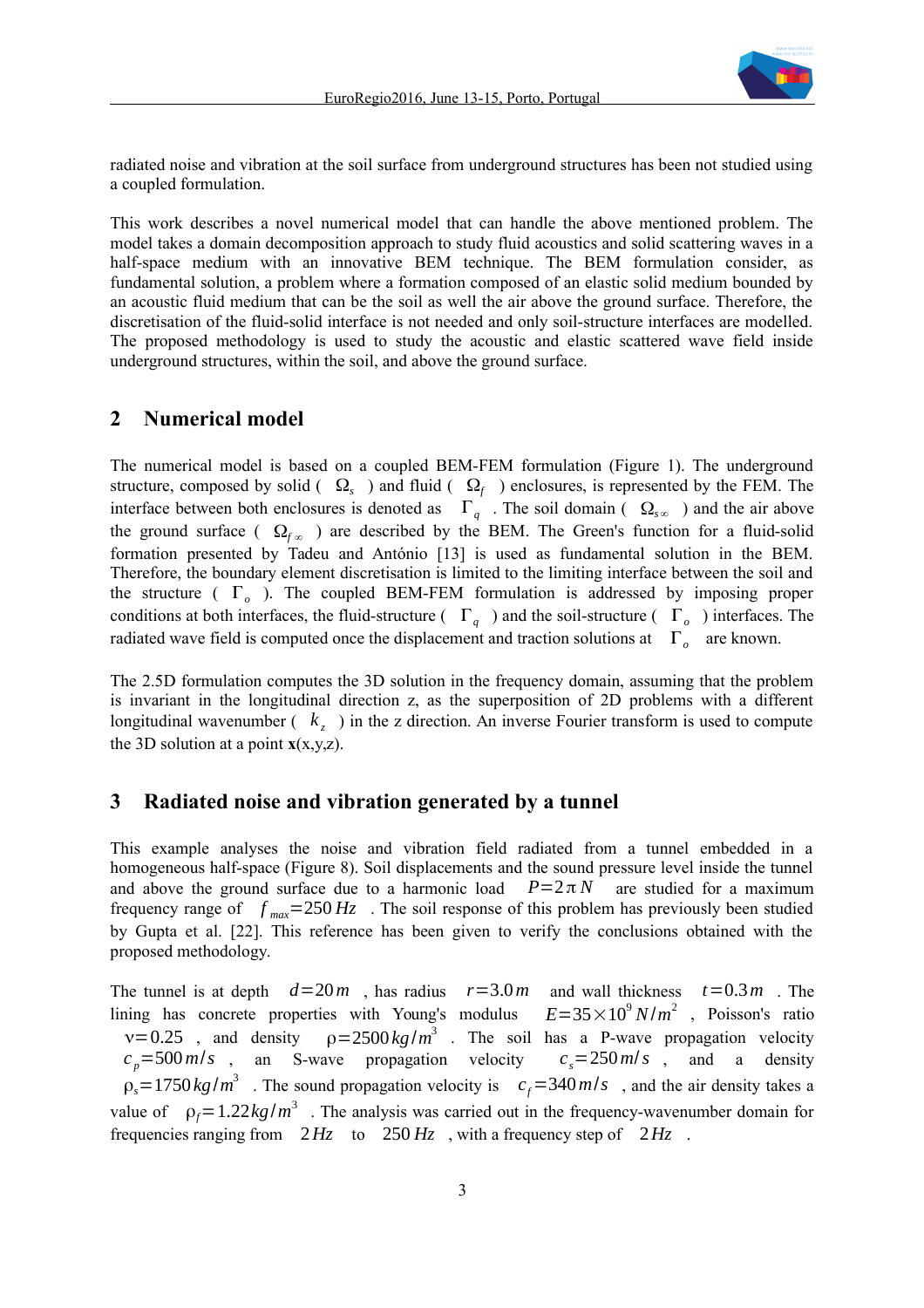



Figure 8: Definition of tunnel and subdomains.

The tunnel lining is represented with 216 shell finite elements  $( \Omega_s )$ , and the discretisation matches with the boundary element mesh used for the soil-structure interface ( Γ*<sup>o</sup>* ), as well as the fluidstructure interface ( $\Gamma_q$ ). The air volume inside the tunnel ( $\Omega_f$ ) is represented with 9562 fluid finite elements [12], allowing the representation of wavelengths with at least 6 elements.

Figure 9 shows vertical displacements and sound pressure levels at three observation points on the ground surface ( $y=0$ *m*), at different distances from the tunnel axis:  $x=0$ *m*,  $x=4$ *m*, and  $x=16m$ . The frequency content has an undulating behaviour because different waves are propagating through the fluid-solid formation, and the frequency step between subsequent undulations becomes lower as the distance of the observation point increases, but remains uniform in the frequency range. The Green's function for the fluid-solid formation is also represented in this figure to show that differences between the field radiated by the tunnel and the fluid-solid formation behaviour are due to the waves scattered by the structure. The mismatch becomes more significant as fluid-solid wavelengths are smaller than the tunnel size. These results are consistent with those reported in Reference [22] for the soil response.

Vertical soil displacement and sound pressure level distribution, both inside the tunnel and above the ground surface, are represented in Figure ref{tunnel4} for frequencies of 10 *Hz* and 80 *Hz* . Results were computed at a grid of 7141 receivers equally spaced, and the 3D solution was computed afterwards. Maximum displacements were found around the tunnel invert according to the soil wavelength. A shadowed part is observed above the tunnel where the response is lower. Moreover, the sound pressure distribution is defined by the fluid-momentum relation, which links fluid pressure with soil displacement. Therefore, radiated waves at the free field show a maximum above the tunnel, and the maximum inside the tunnel is found around the lining. Fluid wavelengths are longer than those in the solid, according to the wave propagation velocity in each medium.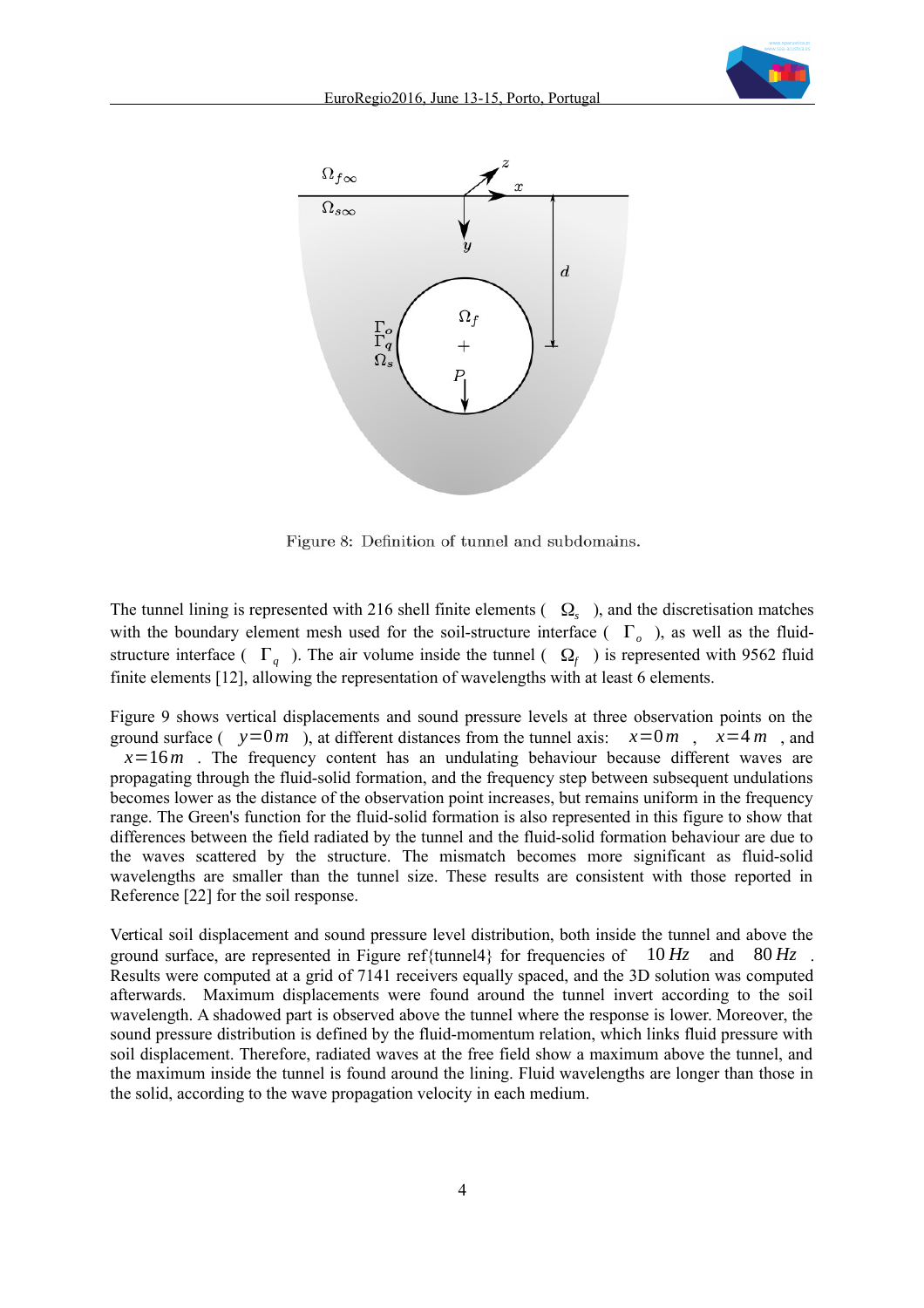

Figure 9: (a-c) Vertical displacement (black line), and (d-f) sound pressure level (black line), at points on the ground surface with (a,d)  $x = 0$  m, (b,e)  $x = 4$  m, and (c,f)  $x = 16$  m due to a load acting at the tunnel invert. The analytical solution for a homogeneous fluid-solid formation [13] is also represented (grey line).



Figure 10: Real part of tunnel and soil vertical displacements ( $\times 10^7$  m), and sound pressure inside the tunnel ( $\times 10^2$  Pa at 10 Hz and  $\times 10^1$  Pa at 80 Hz) and above ground surface ( $\times 10^3$  Pa), produced by a point load of (a) 10 Hz and (b) 80 Hz acting on the tunnel invert.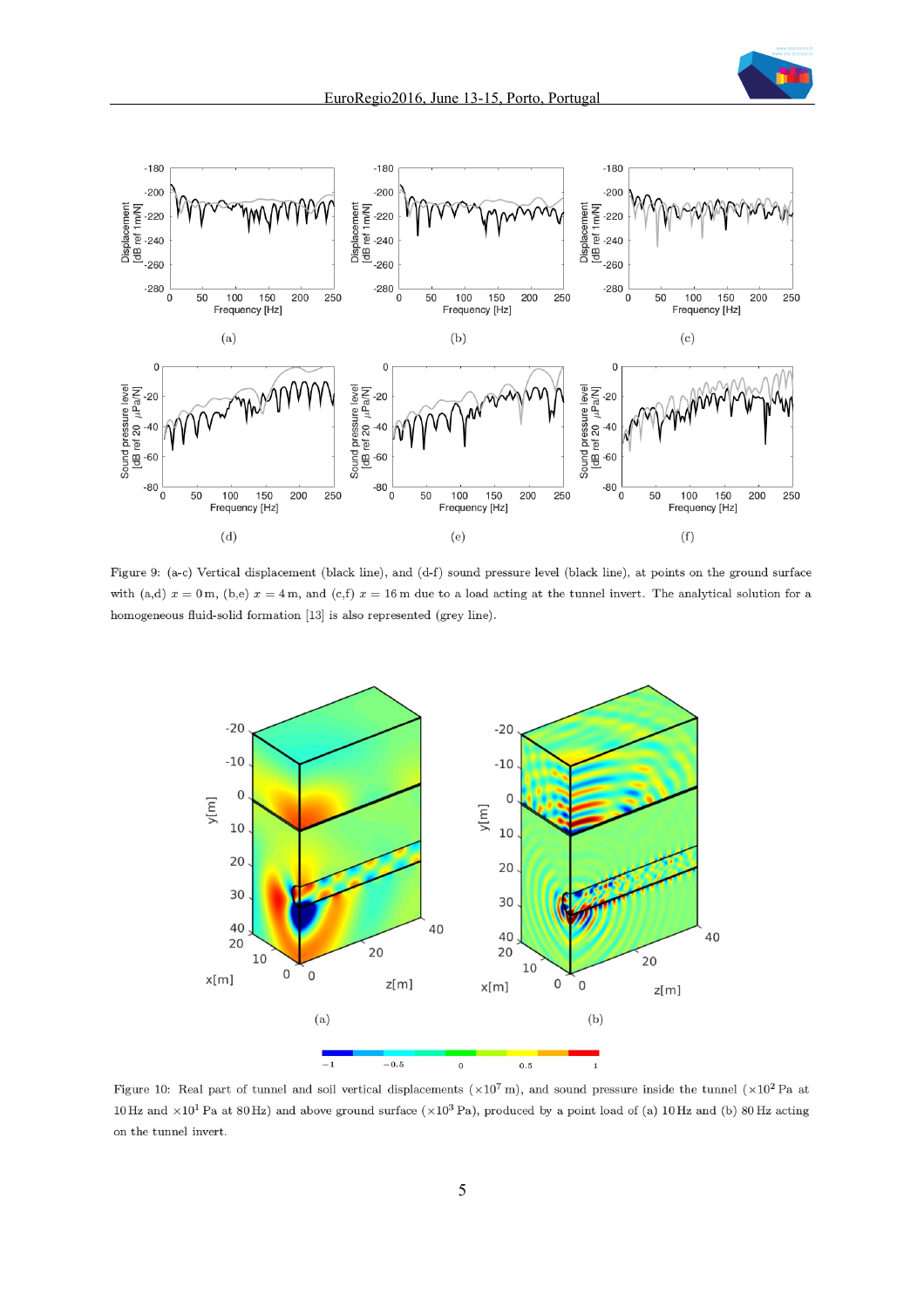

# **4 Noise radiated from an underground train station with acoustic insulation**

The last application examines the noise radiated by an underground railway station (Figure 14) that has an acoustic barrier that separates the two railway tracks. An acoustic point pressure load, located at *S*<sub>0</sub>(−2,14) simulates the noise of a passing train. This example was proposed by Tadeu et al. [11] for an unbounded domain to study the sound wave propagation inside the station in 2D cases. We have extended the problem to evaluate the influence of an acoustic barrier on the free-field radiated noise.



Figure 14: Diagram of underground station and definition of subdomains

The station is at a depth  $d=12 m$  and the geometry can be found in Figure 14. The structure has a concrete wall of thickness  $t = 0.3 m$ , Young's modulus  $E = 50 \times 10^9 N/m^2$ , Poisson's ratio  $v=0.3$  , and density  $\rho = 2500 \frac{kg}{m^3}$ . The soil has a P-wave propagation velocity  $c_p = 500 \text{ m/s}$ , an S-wave propagation velocity  $c_s = 250 \text{ m/s}$ , and a density  $\rho_s = 1750 \text{ kg/m}^3$  . The air takes sound propagation velocity  $c_f = 340 \text{ m/s}$ , and density  $\rho_f$ =1.22*kg*/ $m^3$ . The acoustic barrier was assumed to be rigid, and 3.5*m* long, and it was modelled as a discontinuity for the air volume  $\Omega_f$ . There is a gap of  $1m$  exists between the station invert and the barrier.

The vibration and radiated noise produced by a moving pressure load  $P=2\pi Pa$  acting at point *So* are analysed next. This load reproduces a harmonic moving source travelling in the z direction at speed  $c_f = \omega/k_z$ . The solution was computed for a frequency range from  $2Hz$  to  $512Hz$ , with a frequency step of 2*Hz* . Each frequency step was solved for a wavenumber defined by the load speed. The characteristic element size enabled the minimum wavelength to be suitably represented with at least six elements.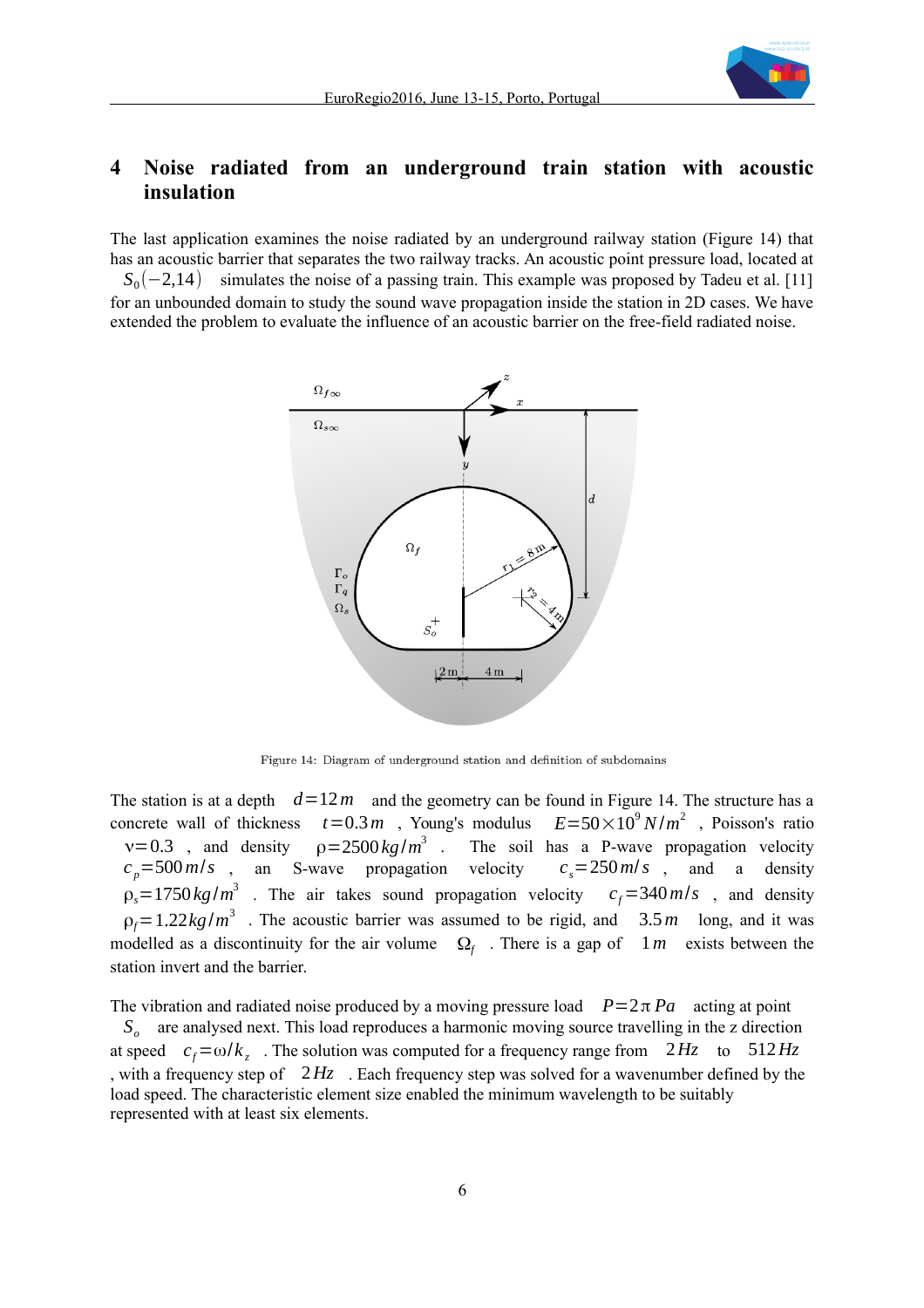

Figure ref{estacion1} compares the sound pressure distribution inside the station with and without the insulation barrier at the cross section defined by the coordinate plane  $y=12 m$ . The pressure distribution was represented for the time when the load passes at  $z=0$  *m*. Time solutions were obtained by applying an inverse Fourier transform to the frequency response, when the source is assumed to be represented as a Ricker wavelet with a characteristic frequency of 145 *Hz* [11]. The sound pressure fields exhibit a typical Mach cone and many differences between the two cases were found, due to the presence of the barrier. The acoustic screen induced several wave reflections at the station wall and at the barrier.



Figure 15: Radiated noise inside the station at a plane defined by the coordinate  $y = 12$  m, due to a moving load travelling at  $v = c_f$ , (a) without acoustic barrier, and (b) with acoustic barrier (black line).

The free-field radiated noise is due to ground-borne vibration defined by the stated boundary conditions at soil surface. The sound pressure changes after the insertion of the acoustic barrier, as can be seen in Figure 16, and so does the soil displacement (Figure 17). The barrier redistributes displacements and tractions at the soil-structure interface and this modifies the wave field at the ground surface. The arrival time of S waves gives a spatial delay of 18*m* in the displacements and sound pressure field.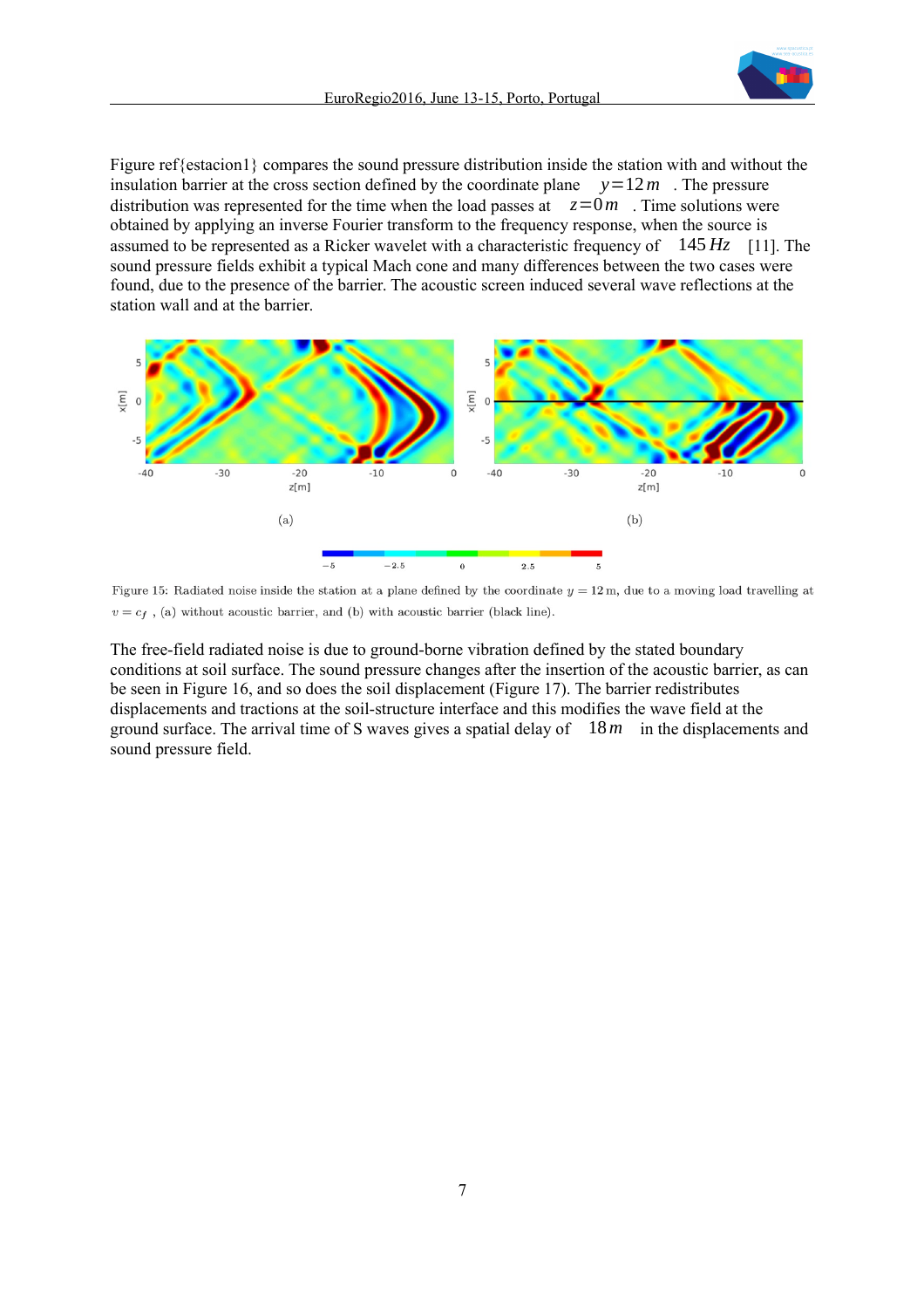



Figure 16: Radiated noise at the soil surface due to a moving load travelling at  $v = c_f$  (a) without acoustic barrier, and (b) with acoustic barrier.



Figure 17: Vertical displacement at the soil surface, due to a moving load travelling at  $v = c_f$ , (a) without acoustic barrier, and (b) with acoustic barrier.

## **5 Conclusions**

This work has proposed a BEM-FEM formulation to study fluid and solid wave scattering in halfspace formations. The method was formulated in 2.5D but is suitable for 3D problems whose material and geometric properties are homogeneous in one direction. The proposed model has been developed to analyse the acoustic and elastic wave propagation from underground structures. The FEM modelling structures and enclosed fluid subdomains, while the BEM represents the soil-structure interface. The model was verified through a benchmark problem with a known analytical solution, and numerical results were in good agreement with the reference solution.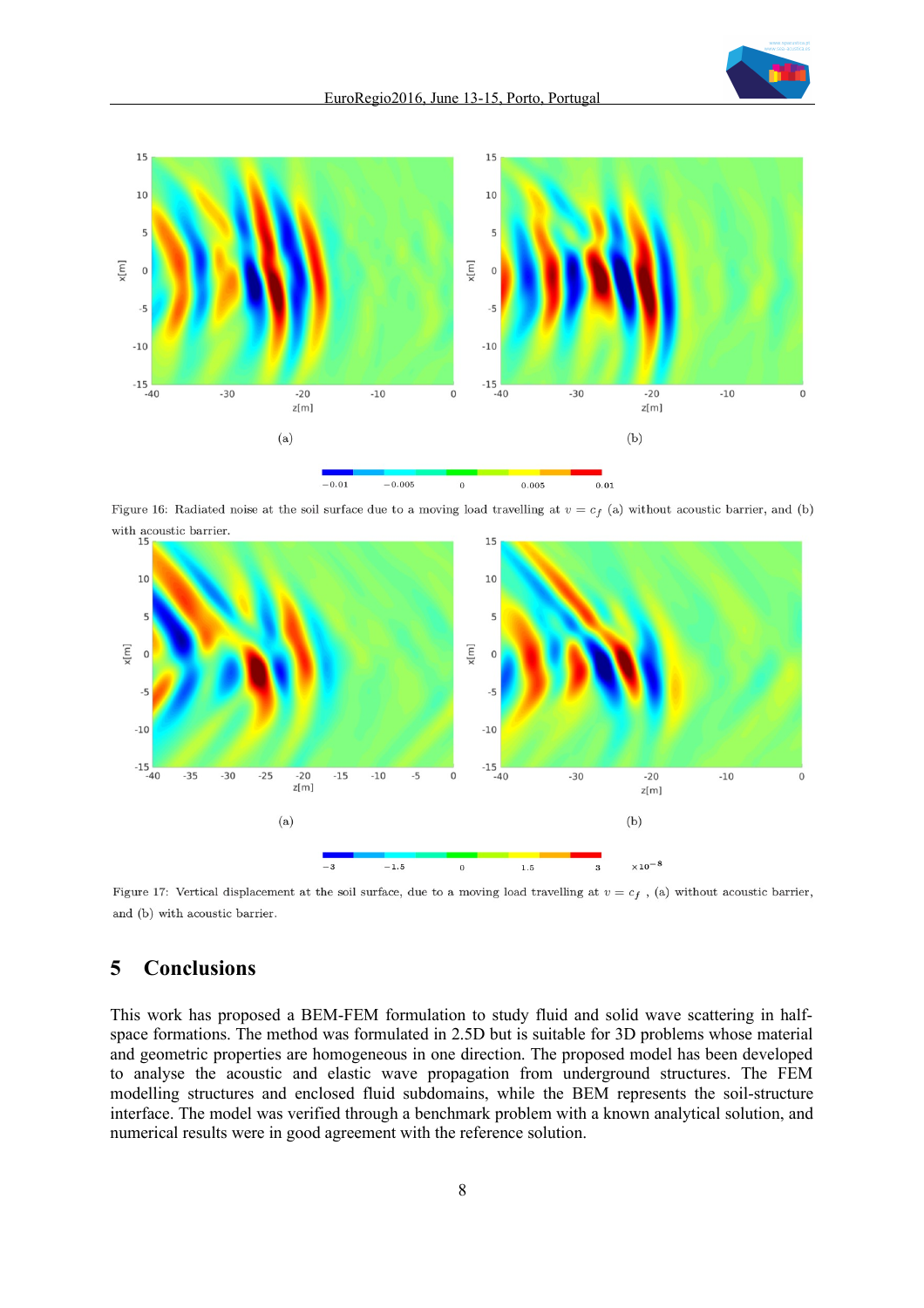

The main practical application of the method is the analysis of the noise and vibration radiated from tunnels, with a comprehensive formulation that predicts both sound pressure and soil displacement. Three examples were given that show the free-field radiated noise dependence on the scattered waves within the soil. The solution of the problem shows that:

- a) When a single tunnel is studied, the radiated wave field shows wavelengths according to soil and sound wave propagation velocity. A shadowed cone zone is found above the tunnel where soil displacements are lower. The wave field scattered by the tunnel is more important for wavelengths shorter than the tunnel size.
- b) Any modification of the pressure distribution inside structures involves a variation of both the pressure field at the ground surface and the soil displacements. This subject has been analysed in an underground station with an acoustic barrier, with the findings stated above.

These conclusions show that a fully coupled formulation is needed to accurately compute the noise and ground-borne vibration radiated from underground structures.

#### **Acknowledgments**

This work was framed within the POCI-01-0247-FEDER-003474 (coMMUTe) Project funded by Portugal 2020 through the Operational Programme for Competitiveness Factors (COMPETE 2020)". This research was also funded by the Spanish Ministry of the Economy and Competitiveness (Ministerio de Econom'ia y Competitividad) through research project BIA2013-43085-P. Financial support is gratefully acknowledged. The authors also wish to acknowledge the support provided by the Andalusian Scientific Computing Centre (CICA).

#### **References**

- [1] A. Gidlof-Gunnarsson, M. Ogren, T. Jerson, E. Ohrstrom, Railway noise annoyance and the importance of number of trains, ground vibration, and building situational factors, Noise and Health 14 (59) (2012) 190–201
- [2] H.V.C. Howarth, M.J. Griffin, The annoyance caused by simultaneous noise and vibration from railways, Journal of the Acoustical Society of America 89 (5) (1991) 2317–2323.
- [3] E. Ohrstrom, A.-B. Skanberg, A field survey on effects of exposure to noise and vibration from railway traffic, part I: Annoyance and activity disturbance effects, Journal of Sound and Vibration 193 (1) (1996) 39–47.
- [4] M. Bouchon, Discrete wave number representation of elastic wave field in three-space dimensions., Journal of Geophysical Research 84 (B7) (1979) 3609–3614.
- [5] J.A. Forrest, H.E.M. Hunt, A three-dimensional tunnel model for calculation of train-induced ground vibration, Journal of Sound and Vibration 294 (4) (2006) 678–705.
- [6] S. Gupta, M.F.M. Hussein, G. Degrande, H.E.M. Hunt, D. Clouteau, A comparison of two numerical models for the prediction of vibrations from underground railway traffic, Soil Dynamics and Earthquake Engineering 27 (7) (2007) 608–624.
- [7] S. François, M. Schevenels, P. Galvín, G. Lombaert, G. Degrande, A 2.5D coupled FE-BE methodology for the dynamic interaction between longitudinally invariant structures and a layered